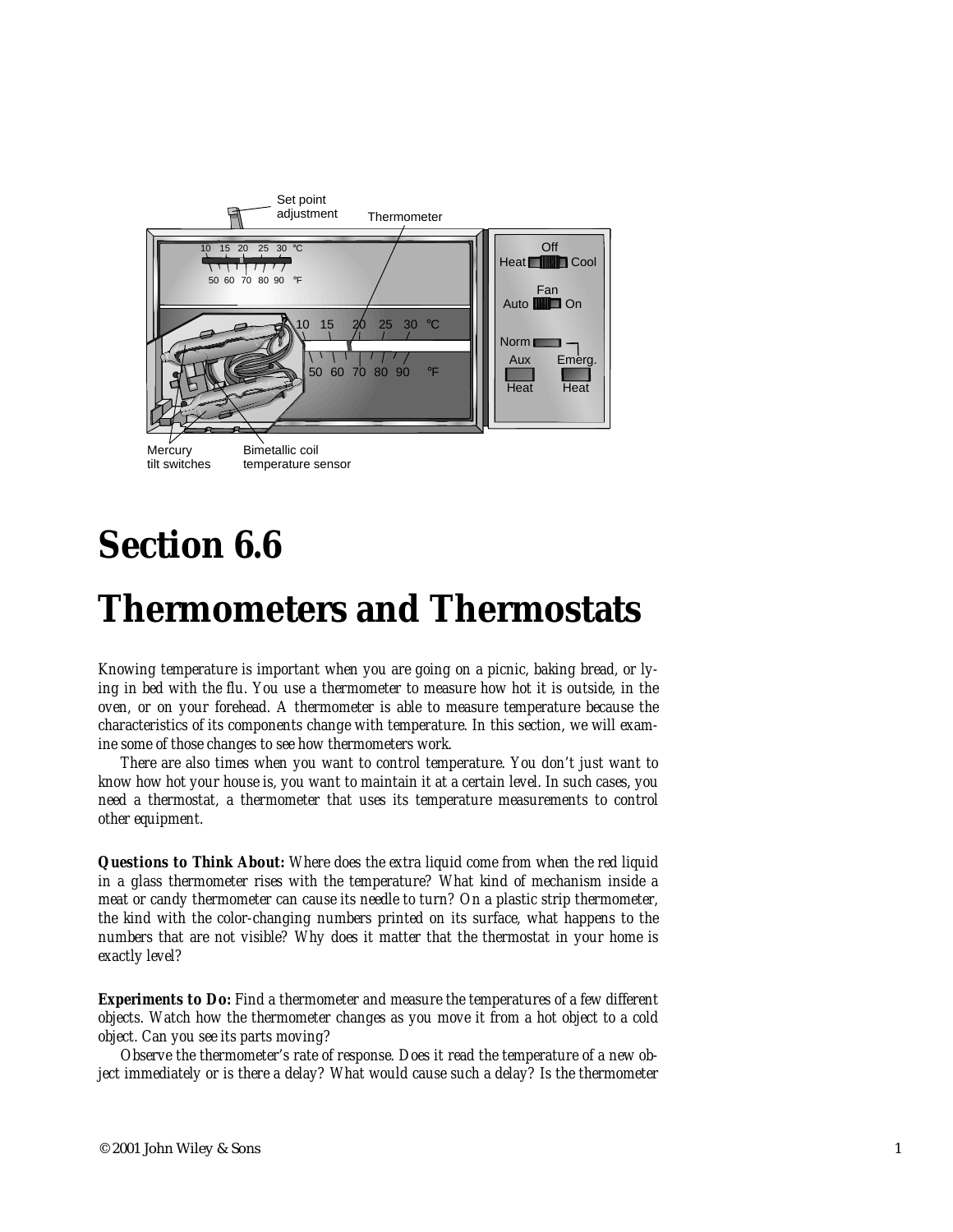*really measuring the temperature of the object or is it measuring its own temperature? Is there a difference?* 

*Your home is probably full of "accidental" thermometers: windows or doors that stick in hot or cold weather, metal stripping that buckles in the heat, and floors that creak and pop at night as the temperature drops. Look around and see what you can find.* 

### **Liquid Thermometers: Thermal Expansion**

When the amount of thermal energy in an object changes, so does its temperature. But temperature isn't the only characteristic of the object that is sensitive to thermal energy. Materials change in many ways as you warm them or cool them and thermometers and thermostats are based on those changes.

One aspect of an object that changes with temperature is its volume. In most cases, the object expands uniformly as its temperature increases and contracts uniformly as its temperature decreases. Just how much an object's volume increases with temperature depends on what it's made of. There are a few special materials that contract when heated or that experience nonuniform expansions or contractions, but we won't consider those exceptional materials here.

These volume changes occur because thermal energy affects the average spacings of the object's atoms. In a solid or liquid, the atoms are touching and experience forces that push them toward their equilibrium separations. At absolute zero, the object's atoms would settle down at their equilibrium separations and form a neatly packed array that would give the object its minimal volume.

But absolute zero can't be reached because it's impossible to remove all of the thermal energy from an object. Since the object contains at least some thermal energy, its atoms vibrate back and forth about their equilibrium separations (Fig. 6.6.1). However, this vibrational motion is not symmetric. The repulsive force the atoms experience when they're too close together is stiffer than the attractive force they experience when they are too far apart. As a result, they push apart more quickly than they draw together and spend most of their time at more than their equilibrium separation. On average, their actual separation is thus more than their equilibrium separation and the object is bigger than it would be at absolute zero.

Increasing the object's temperature moves the atoms even farther apart and the object grows larger in all directions. But that is not the whole story. If it were, then a glass thermometer would simply become bigger as its temperature increased and the red or silver liquid would not move up the column. Fortunately, there is another complication. Different materials expand by different amounts as their temperatures increase. For example, the liquid inside the glass thermometer expands much more than the glass tube around it so the liquid flows up the column (Fig. 6.6.2).

The extent to which an object expands with increasing temperature is normally described by its **coefficient of volume expansion**: the fractional change in an object's volume caused by a temperature increase of 1° C. Fractional change in volume is the net change in volume divided by the total volume. Since most materials expand only a small amount when heated 1° C, coefficients of volume expansion are small, typically about  $10^5$  for metals, about  $10^6$  for special lowexpansion glasses, and about  $10<sup>4</sup>$  for liquids such as alcohol.

Now we can see how a glass thermometer works. Its hollow body contains just enough colored alcohol or mercury to completely fill the cavity in its bulb, plus a little extra (Fig. 6.6.3). The extra liquid projects part way up a fine, hollow capillary connected to the bulb. As the thermometer's temperature increases, both the liquid and the glass enclosure expand but the liquid expands more than

Average separation Fig. 6.6.1 - The internal kinetic energy of a solid increases with temperature, causing its atoms to bounce against one another more vigorously. As they vibrate, the atoms repel more strongly than they attract so their average separation increases slightly.

Increasing temperature

ncreasing temperature



Fig. 6.6.2 - As their temperatures increase—from left to right—both the glass and the liquid in these thermometers expands. However the liquid expands more and flows up the tube inside the thermometer.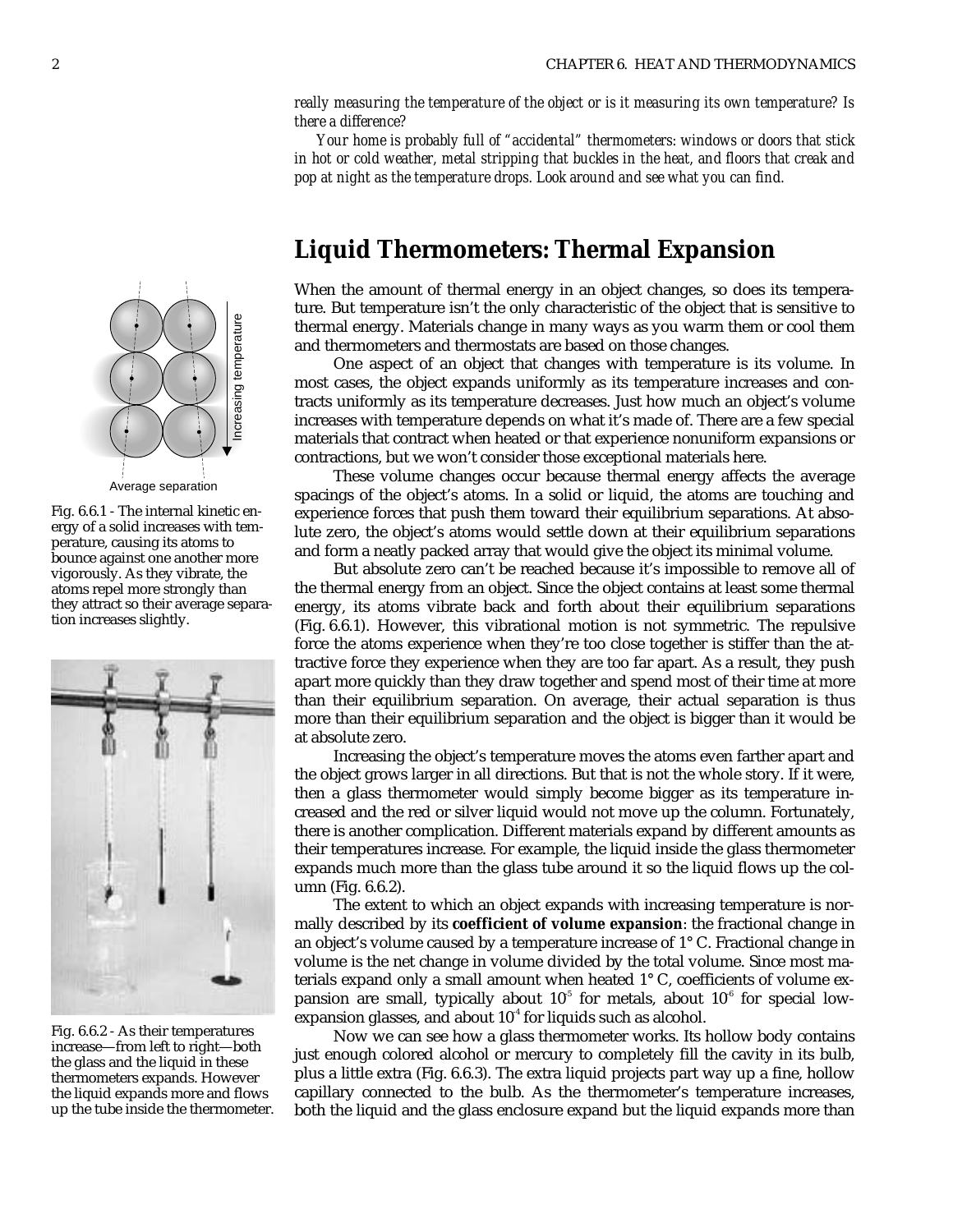the glass. Although the cavity in the bulb becomes slightly larger and can accommodate slightly more liquid, the liquid's expansion squeezes some of it out of the bulb and into the capillary. The column of liquid in the capillary becomes longer and you see a longer red or silver bar.

This mechanism for temperature measurement, with a liquid flowing out of a container as the temperature increases, is also found in thermostats. A typical oven thermostat uses a liquid-filled metal bulb to sense the temperature inside the oven. As the temperature increases, the liquid expands more than the metal and squeezes through a thin tube to the oven's control unit. There it pushes against a metal membrane, operating a switch that controls the flow of electricity or natural gas to the oven's burner. If the oven temperature rises above the desired value, the switch turns the burner off. The switch turns the burner back on when the oven temperature falls below the desired value. In this manner, the thermostat regulates the oven temperature.

### **CHECK YOUR UNDERSTANDING #1: Overcooked**

If you place a pot or saucepan on the stove and fill it to the brim with cold water, it will overflow as you heat it. Where does the extra water come from?

## **Metal Thermometers: Bimetallic Strips**

Not all thermometers are based on expanding liquids. There are many other thermometers that use metal strips to measure temperature. However, because solids have much smaller coefficients of volume expansion than liquids, it's difficult to make sensitive metal thermometers. This distinction between liquids and solids is caused by fundamental differences in their microscopic structures. Let's take a moment to look at those structures.

The atoms and molecules of most solids are held together rigidly and form orderly structures called **crystals** (Fig. 6.6.4). Crystals are familiar to most of us as the beautiful, faceted minerals in geology exhibits and museum gift shops. The natural faceting that appears on these crystals reflects the extraordinary order present in *crystalline solids* at the atomic and molecular scale. The atoms and molecules in a crystal arrange themselves in nearly perfect **lattices**, repetitive and uniform arrangements that resemble stacks of oranges or food containers at the grocery store. *Crystalline order* is not unique to faceted minerals. Most solids, including metals, are actually *crystalline* because their particles are arranged in regular lattices.

In contrast, normal liquids are not crystalline (Fig. 6.6.5). Because the particles in a liquid don't form an orderly lattice, they have much more freedom in arranging themselves than they would have in a solid. This increased freedom is what gives liquids their large coefficients of volume expansion, as well as large specific heat capacities.

To understand how increased freedom affects specific heat capacity, we need to know what happens to a liquid when you add thermal energy to it. While some of the new thermal energy goes into making the particles vibrate harder, raising the liquid's temperature, a large fraction of it goes instead into breaking chemical bonds and separating the particles from one another. This alternative use of thermal energy increases the amount of heat you must add to the liquid to raise its temperature.

In a solid, added heat goes only into making its particles vibrate harder so that its temperature increases quickly and easily. Because it takes more heat to warm 1 kg of a typical liquid by one degree than to do the same for 1 kg of a typical solid, the liquid's specific heat capacity is larger than that of the solid.



Fig. 6.6.3 - The liquid inside a glass thermometer has a larger coefficient of volume expansion than the glass. As the temperature increases, excess liquid is driven out of the cavity at the base of the thermometer and the thin column of liquid in the capillary rises. As the temperature decreases, liquid returns to the cavity and the column falls.



Fig. 6.6.4 - In a crystalline solid, the atoms or molecules are arranged in a highly ordered lattice.



Fig. 6.6.5 - In a normal liquid, the atoms or molecules are disordered. They touch one another but don't form an ordered lattice.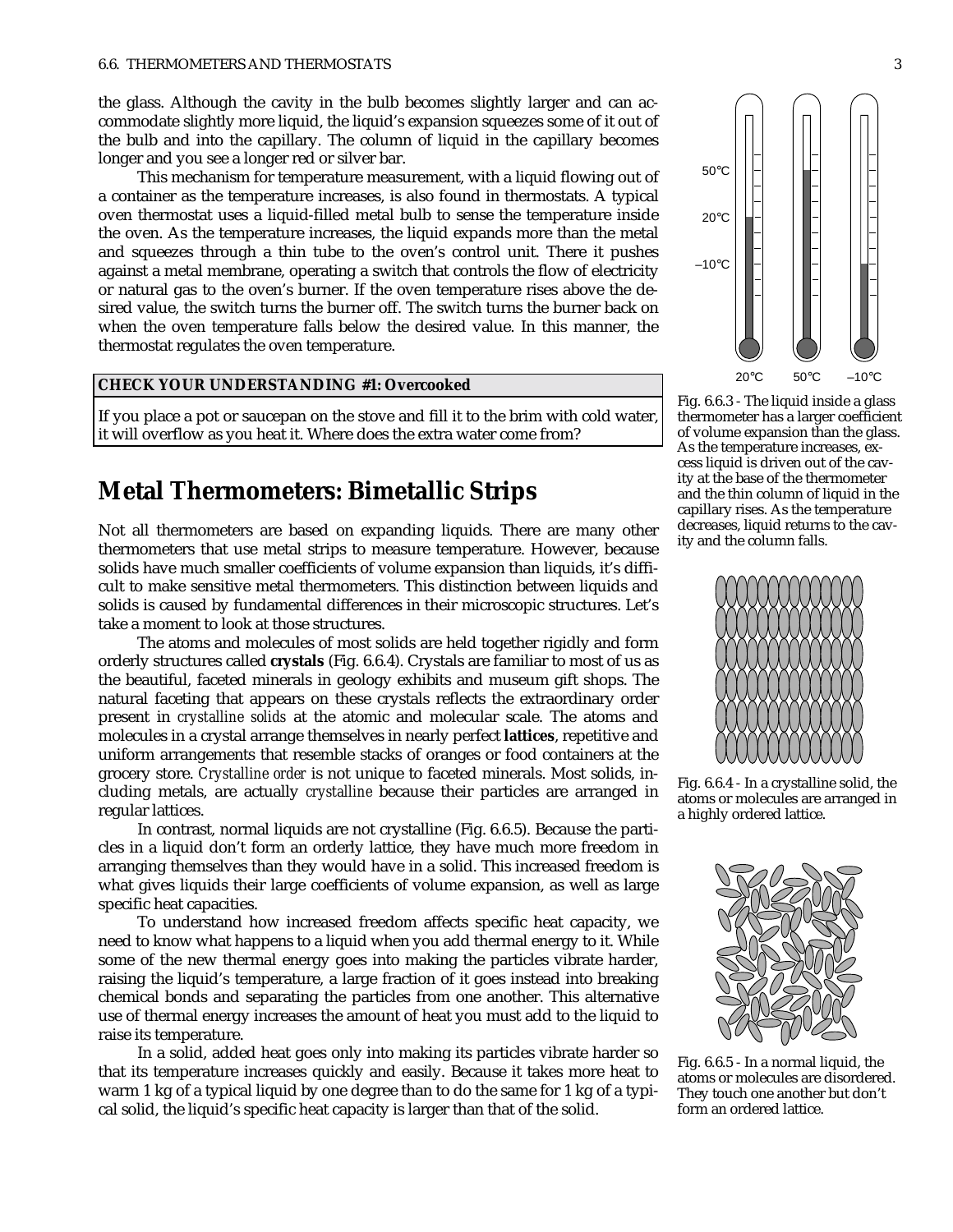

Fig. 6.6.6 - A copper and an iron strip are bonded together to form a bimetallic strip. Since copper has a larger coefficient of volume expansion than iron, the strip curls in response to changes in temperature. The strip's shape is an accurate indication of its temperature.



Fig. 6.6.7 - This refrigerator thermometer uses a coiled bimetallic strip to measure temperature. The coil unwinds as it cools.



Fig. 6.6.8 - A kitchen thermometer is based on a bimetallic strip that has been wound into a helix. As the temperature changes, the helical element coils or uncoils and turns the pointer.

There are two important consequences to the breaking of bonds in a liquid when you heat it. First, the liquid's viscosity decreases and it flows more easily. That's why pancake syrup is easier to pour if you heat it first. Second, the liquid's volume increases because the liquid's particles become even more loosely packed and take up additional space. This volume increase is larger than in a solid, where the particles remain in their lattice during heating, so the liquid expands more than the solid. Thus liquids generally have larger coefficients of volume expansion than solids.

Despite their small coefficients of volume expansion, metals are often used in thermometers. The most common type of metal thermometer is based on a *bimetallic strip*. In this design, narrow sheets of two different metals (often copper and iron) are permanently bonded together to make a thin metal sandwich (Fig. 6.6.6). Since these two metals have different coefficients of volume expansion, the bimetallic strip deforms as its temperature changes. Copper has the larger coefficient of volume expansion, so the strip's copper layer expands more when the strip is heated and shrinks more when the strip is cooled.

As the two layers of the bimetallic strip expand or shrink, the strip curls to one side or the other. There is only one temperature at which the strip is straight (Fig. 6.6.6). Above that temperature, the strip curls so that the longer copper layer is outside the iron and below that temperature, the strip curls so that the shorter copper layer is inside the iron. Since the strip's shape depends on its current temperature, it makes a fine thermometer.

Most dial thermometers, including meat and candy thermometers, are based on bimetallic strips. To increase the sensitivities of these thermometers, their bimetallic strips are wound into small coils (Fig. 6.6.7) or spirals (Fig. 6.6.8) that curl or uncurl with temperature. One end of the bimetallic coil is fixed to the thermometer's frame while the other end is attached to the pointer. As the thermometer's temperature changes, the curling bimetallic coil moves the pointer to indicate the current temperature.

Bimetallic coils are used in many home-heating thermostats. Switches attached to the bimetallic coil in such a thermostat control the furnace. When the temperature becomes too high, the coil and switch turn the furnace off. When the temperature becomes too low, the coil and switch turn the furnace back on.

The furnace switch is usually a glass tube that is partially filled with liquid mercury metal (Fig. 6.6.9). This tube is attached to the movable end of the bimetallic coil, the end that normally turns the pointer of a dial thermometer. As the coil winds or unwinds, it tips the mercury from one end of the glass tube to the other. Two electric contacts are embedded in the wall of the tube. When the mercury is at one side of the tube, it connects these two contacts so that electricity can flow from one to the other. When the mercury tips to the other side of the tube, the contacts are not connected and no electricity flows. This mercury tilt switch allows the shape of the bimetallic coil to control the furnace.

When you set the temperature of the thermostat, you are actually changing the orientation of the bimetallic coil. This coil is attached to the temperature control knob so that turning that knob tilts both the coil and the mercury switch. When you turn up the temperature, you are tilting the coil so that it won't operate the mercury switch until the room becomes hotter. When you turn down the temperature, you are tilting the coil the other way so that it operates the switch at a relatively low temperature. Once the room reaches the desired temperature, the thermostat turns the furnace on and off as needed to maintain a nearly constant temperature.

Bimetallic strip thermostats are also used in clothes irons, toasters, and portable space heaters, where they directly control the flow of electricity through heating elements. As its temperature drops, the bimetallic strip in one of these simple thermostats bends until it touches a second piece of metal. Once contact is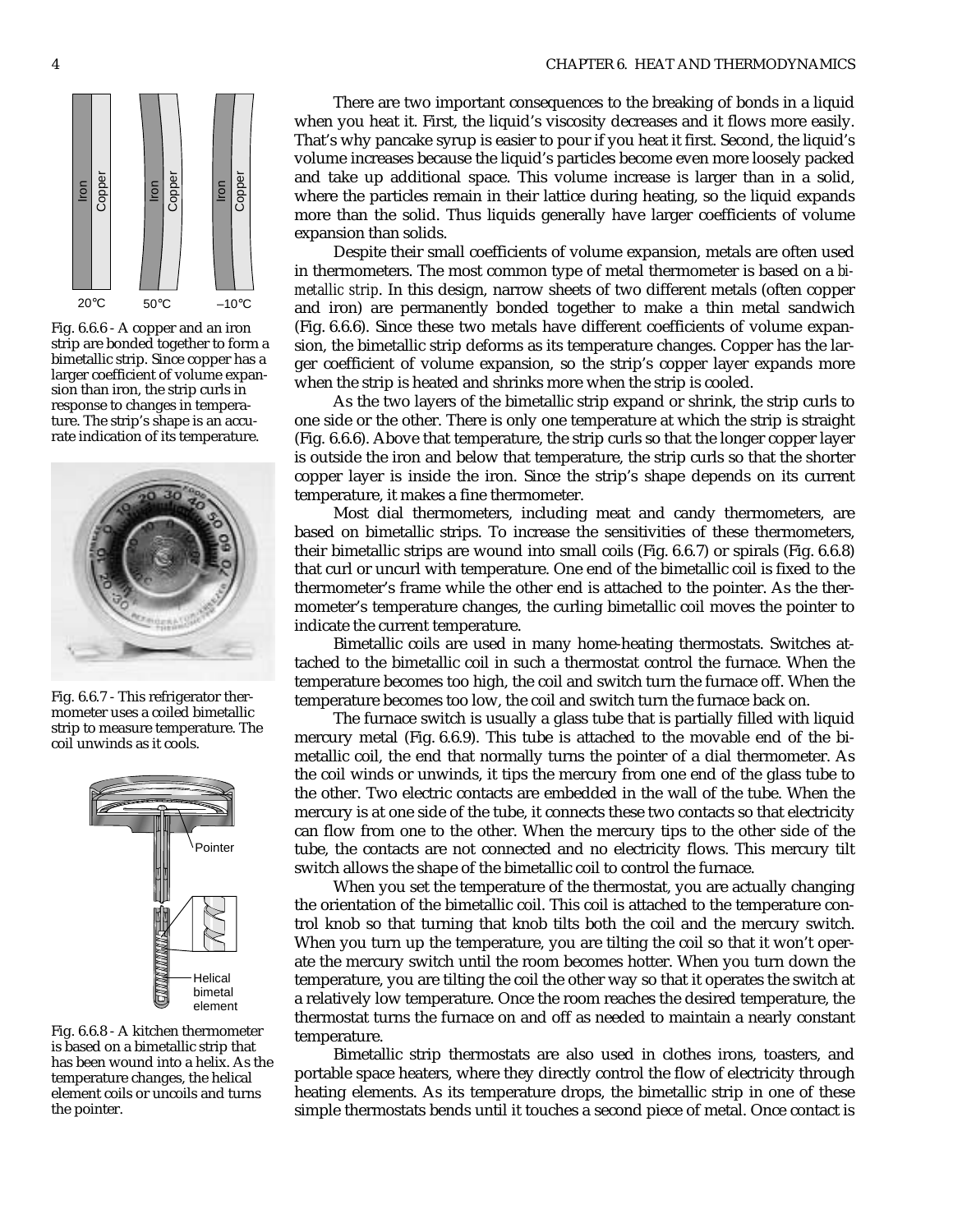made, electricity flows from the strip to its contact and then through the heating element. That way, whenever the thermostat becomes too cold, it turns on the heating element. (For an interesting application of bimetallic strips, see  $\Box$  at the top of the following page.)

Direct contact thermostats aren't as sensitive, precise, or durable as those that use mercury tilt switches, but they operate well in any orientation. Tilt switch thermostats are sensitive to orientation because they use gravity to move the mercury around. To keep them operating at the right temperatures, tilt switch thermostats must be permanently mounted so that they always remain level.

#### **CHECK YOUR UNDERSTANDING #2: Not So Flat Bottomed Pots**

The bottoms of some stainless steel pots are copper coated so that they distribute heat more evenly to the food inside. When these pots are heated, they bow outward slightly and will rock when placed on a flat surface. What causes this bowing?

# **Plastic Strip Thermometers: Liquid Crystals**

The plastic strip thermometer is a relatively recent development. This thermometer is a thin flexible strip that displays the current temperature as a brightly colored number. The strip has a whole range of temperatures printed on it, but only one number is easily visible at any given temperature. As the temperature changes, that number vanishes into the background and another number becomes visible. A plastic strip thermometer is particularly useful for measuring the temperature of a surface, such as the glass wall of a tropical fish aquarium or a child's fevered brow.

The strip is not really a solid piece of plastic. It's a multi-layer sandwich containing a remarkable material phase called a liquid crystal. A liquid crystal has properties intermediate between a solid and a liquid. Behind each number on the strip is its own drop of liquid crystal that reflects colored light only at the temperature associated with that number.

To understand liquid crystals, we must return again to the microscopic structures of solids and liquids. Crystalline solids are highly ordered materials. The spacings between particles in a crystal are so regular that, once you know exactly where a few of the particles are located, you also know exactly where millions of other nearby particles are located. This regularity is called **positional order**. This positional order is visible in Fig. 6.6.4. The particles in a crystal are also highly oriented, so that if you know the orientations of a few particles, you also know exactly how millions of other nearby particles are oriented. This second regularity is called **orientational order**. In contrast, normal liquids don't have positional or orientational order (see Fig. 6.6.5). Knowing the positions and orientations of a few particles in a liquid tells you little about the positions and orientations of nearby particles.

**Liquid crystals** lie in between solids and liquids. Like normal liquids, liquid crystals have little positional order. Knowing where some of the particles in the liquid crystal are won't help you locate other nearby particles. But liquid crystals do have substantial orientational order. Liquid crystals are composed of rod-like or disk-like molecules that align themselves with one another, even though their positions are free to change (Fig. 6.6.10). These molecules move about like those in a normal liquid but they remain highly oriented, like those in a crystalline solid. Hence the name "liquid crystal."

Liquid crystals are actually quite common in biological systems. For example, cell membranes in animals are liquid crystals. Among the most familiar liq-



Fig. 6.6.9 - The coiled bimetallic strip in this home thermostat controls the orientation of a mercury tilt switch. As the ball of liquid mercury tips from one end of the glass switch to the other, it turns the furnace on or off.



Fig. 6.6.10 - In a liquid crystal, the rod-like or disk-like molecules don't have positional order but they do have orientational order. Here all the rod-like molecules point in more or less the same direction, a behavior characteristic of a nematic liquid crystal.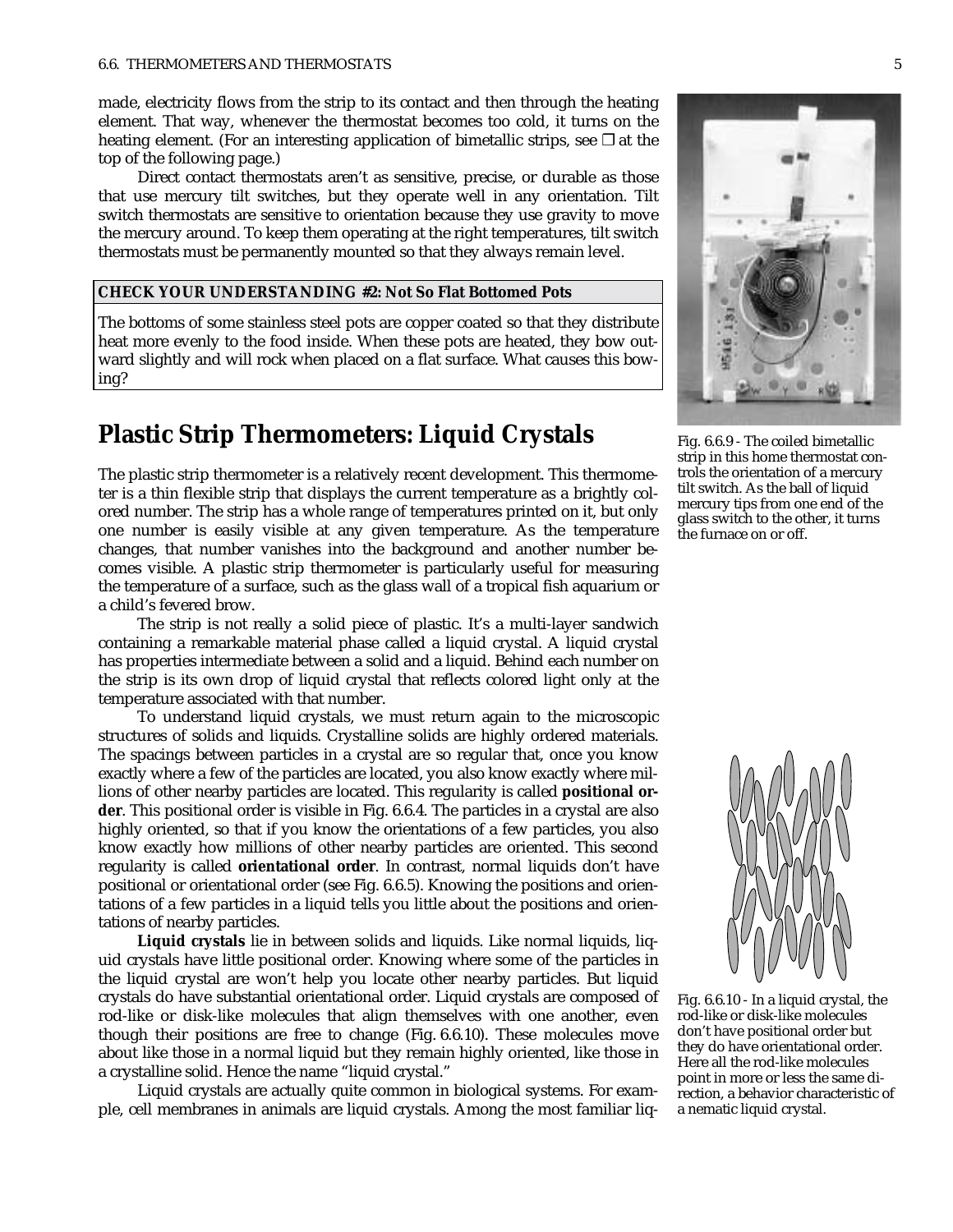❐ Light blinkers used in automobiles and holiday lights contain a bimetallic strip thermostat. Electricity flowing through the blinker heats its filament. When the temperature of the filament becomes high enough, the thermostat stops the current flow and turns off the filament. When it cools down, the thermostat again permits electricity to flow and the filament heats up. This process repeats over and over and causes any lights attached to the blinker to wink on and off endlessly.



Fig. 6.6.11 - The molecules in a chiral nematic liquid crystal have an orientation that rotates in a smooth spiral along one direction through the liquid. The spacing between adjacent regions of upward pointing molecules is called the pitch.

 $\square$  Some insects obtain their striking colorations from chiral nematic liquid crystals. These liquid crystals contain oriented molecules that selectively reflect light of certain colors. In insects, these liquid crystal secretions harden to form solids that retain both the special spiral molecular order and the unusual optical effects.

uid crystals are the pearly, iridescent liquid hand soaps and shampoos. Their striking optical properties come about because of their remarkable orientational order. Liquid crystals interact strangely with light, a feature that makes them useful in electronic watch displays and computer screens. It's just such a strange interaction between a liquid crystal and light that makes a plastic film thermometer work.

The liquid crystal used in a thermometer is not quite as simple as that depicted in Fig. 6.6.10. That figure shows a *nematic liquid crystal*, which has molecules that can be located anywhere, but that all point in roughly the same direction throughout the material. The liquid crystal used in a thermometer is a *chiral nematic liquid crystal*, which has a natural twist to it so that the preferred molecular orientation spirals around like a corkscrew as you look across the liquid in one particular direction (Fig. 6.6.11). A chiral nematic liquid crystal still has only orientation order, but that orientational order is a complicated spiral one.

The spiral orientation of its molecules gives the chiral nematic liquid crystal a twisting, wave-like appearance. It even has "crests," where the molecules all tend to point up and down, rather than to the side. The spacing between adjacent crests is called the *pitch*, the same word used to describe the distance between adjacent threads on a screw. The pitch of a chiral nematic liquid crystal is responsible for its remarkable optical properties.

This pitch may be only a few tens of nanometers or many microns, depending on the liquid crystal's chemical composition and *on its temperature*. Increasing the temperature shortens the pitch. This dependence of pitch on temperature is what makes liquid crystal thermometers possible. In a particular chiral nematic liquid crystal, there may be a narrow range of temperatures over which the pitch of the spiral is equal to the wavelengths of visible light in that liquid. When the liquid crystal's temperature is in this range, it suddenly begins to reflect colored light!

For example, if at 28 °C the pitch of a particular liquid crystal is equal to the wavelength of blue light, then that liquid will appear brilliantly blue when illuminated by white light because it will reflect blue light back toward your eyes. If at 26 °C, the pitch is longer and is equal to the wavelength of red light, then the liquid will appear red. If at 24 °C, the pitch is longer than the wavelength of any visible light, then the liquid will reflect only infrared light and will appear transparent. This phenomenon is called **selective reflection** and is caused by *constructive interference*, a wave behavior that we will examine in Chapter 12. (This effect also appears in nature—see ❐.)

A plastic strip thermometer contains a series of different chiral nematic liquid crystals that are viewed through clear number-shaped openings in the otherwise opaque strip. Behind each temperature number is a liquid crystal that reflects visible light only at the temperature represented by that number. Because the liquid crystals have black plastic behind them, they appear black unless they are selectively reflecting light. For any given temperature, only one patch of liquid crystal is selectively reflecting light and it illuminates the number corresponding to the strip's temperature.

#### **CHECK YOUR UNDERSTANDING #3: Hot Spots**

An engineer can measure the temperature distribution of a flat surface by laying a thin liquid crystal sheet on it. Different temperatures appear as different colors in the light reflected by that sheet. Explain.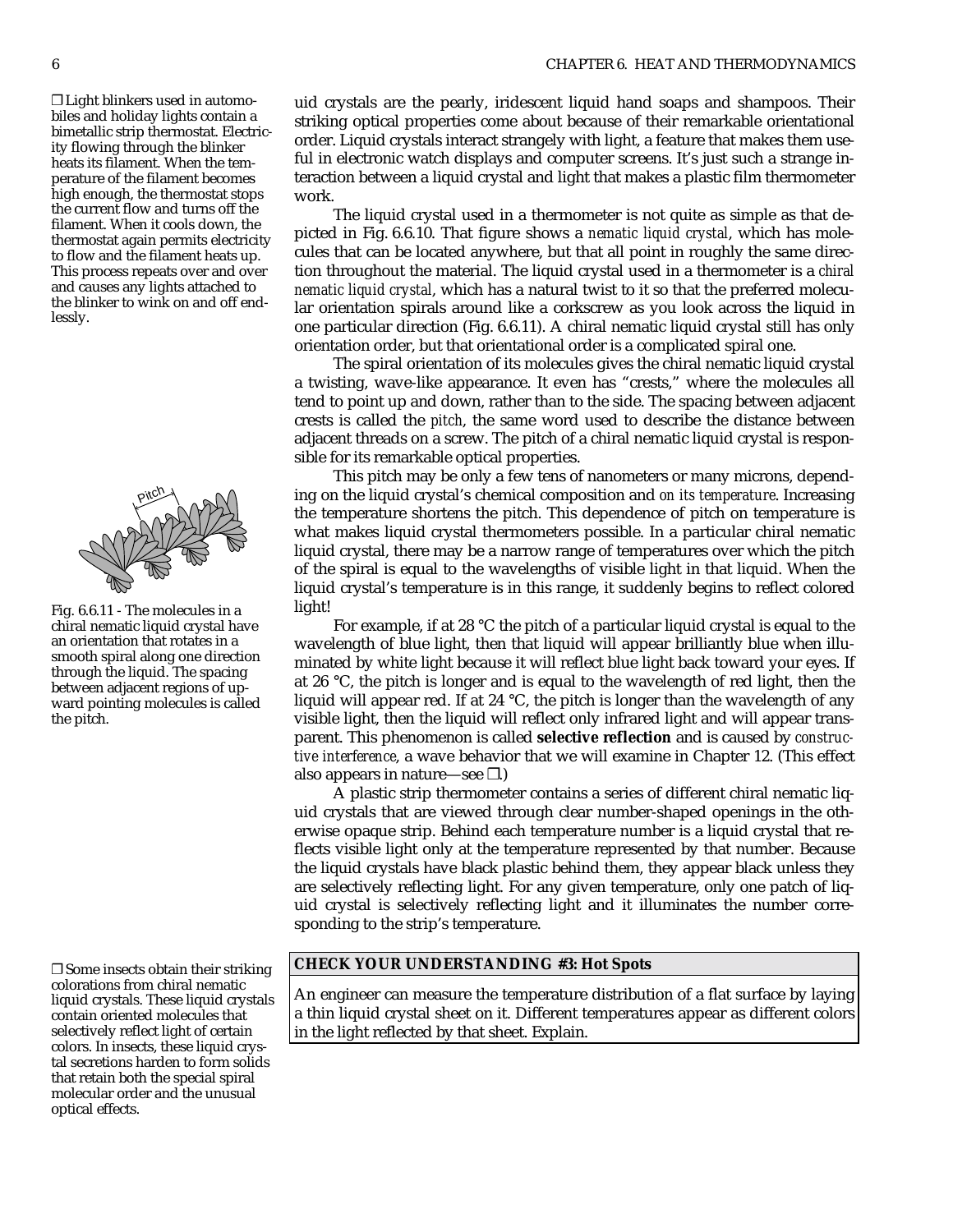## **Electronic Thermometers**

With the advent of modern consumer electronics, digital electronic thermometers have become important and desirable. We no longer want to read a dial or the height of a column of liquid—we want a digital display. Presenting the temperature as a number is something a computer can do easily. However, the computer needs a sensor that measures the temperature in electronic form in order to display it.

The most common electronic temperature sensors are thermocouples and thermistors. These two devices operate on different principles but both are based on electronic properties that change with temperature.

**Thermocouples** are based on the **Seebeck effect**. We noted in Section 6.1 that the principal carriers of heat through a metal are the mobile conduction electrons. The conduction electrons at the hot end of a metal rod have extra kinetic energy and are faster-moving than those at the cold end. On average, conduction electrons tend to carry heat from the rod's hot end toward its cold end. The added vigor with which conduction electrons leave the hot end of the rod for the cold end also creates a small imbalance of electric charge. The cold end of the rod ends up with a few too many conduction electrons that are now missing from the hot end. This redistribution of electric charge is the Seebeck effect.

While charge imbalances due to the Seebeck effect are extremely small, they can be measured by delicate electronic equipment. However, it's tricky to measure a charge imbalance between a hot metal and a cold metal. It's much easier to make such a measurement between two metals that are at the same temperature. For this reason, a *thermocouple* is constructed by joining two wires made of different metals together at one point. When the junction between the wires is heated, each wire experiences the Seebeck effect but the amount of charge imbalance that occurs in each depends on the type of metal. Because electrons can flow freely across the heated junction, the two different charge imbalances that appear in the metal wires create an overall charge imbalance between the two cold ends of the wires. For example, a standard thermocouple is made by joining a platinum wire with a platinum-rhodium alloy wire. When the junction between the wires is heated, electrons flow away from it through both wires, but more electrons flow out the platinum wire than out the platinum-rhodium alloy wire. As a result, there are more electrons on the room temperature end of the platinum wire than on the room temperature end of the platinum-rhodium wire. Measuring this imbalance in electric charge is relatively easy.

Thermocouples appear frequently in temperature control units for furnaces and manufacturing equipment. They can measure very high temperatures with ease, even in a blast furnace. Thermocouples can also measure very low temperatures because the Seebeck effect works in reverse if you make the junction colder than the free ends of the wires. Just which two metals are used in a thermocouple depends on the desired temperature range and on the chemical environment that these metals must endure. Platinum and Platinum-Rhodium are wonderfully inert metals so that they tolerate almost any environment up to 1769 °C, the temperature at which platinum melts. Unfortunately, both metals are extremely expensive. Less costly thermocouple metals include iron, copper, and a variety of copper, nickel, chromium, and aluminum alloys.

A **thermistor** is quite different from a thermocouple. It indicates its temperature by changing its electric resistance. Thermistors are made out of **semiconductors**, materials that are neither good electric conductors like metals nor good electric insulators like glasses or plastics. A true semiconductor has no conduction electrons at all at very low temperature, so that it behaves like an insula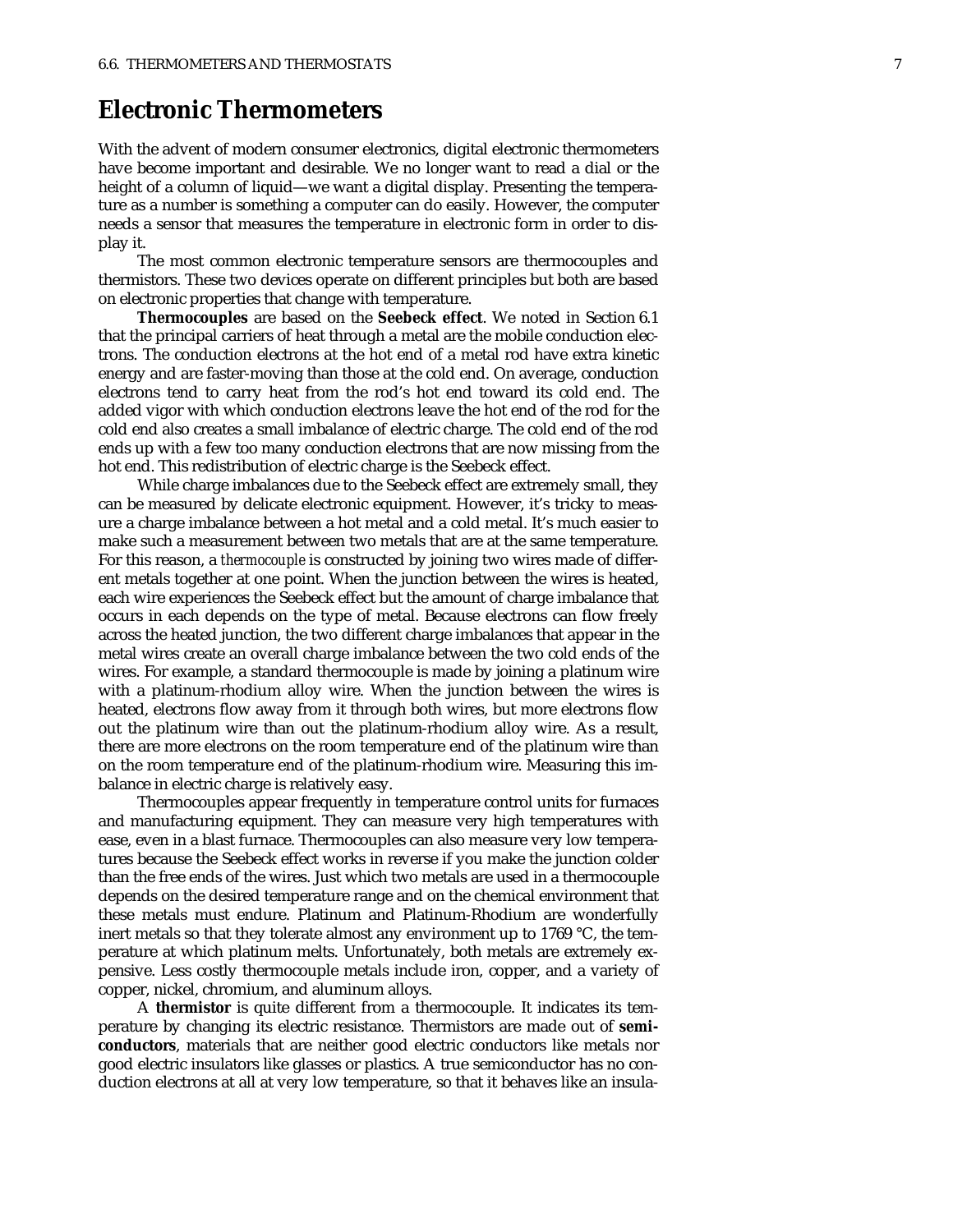tor. Without any mobile conduction electrons, a semiconductor can't carry an electric current from one side to the other.

But a semiconductor stops being a good insulator as it warms up. Thermal energy causes some electrons to break away from atoms and move free throughout the material. The semiconductor begins to conduct current. At low temperatures, semiconductors are still very poor conductors of electricity but at high temperatures, semiconductors conduct electricity pretty well. With proper electronics to measure electric resistance, a piece of semiconductor does an excellent job of measuring temperature. Commercial thermistors, such as those found in electronic fever thermometers and other household electronic thermometers, are built out of specialized semiconductors. These semiconductors are designed so that their resistances change dramatically over the ranges of temperatures they are supposed to measure. Properly made thermistors can be very accurate over a considerable range of temperatures. Some thermistors can even measure temperatures close to absolute zero. However, thermistors can't be used to measure very high temperatures without suffering permanent damage because semiconductor crystals are just not as robust as the metals used in thermocouples.

#### **CHECK YOUR UNDERSTANDING #4: This Poker is Hot, Electrically**

If you use an iron poker to stir the coals in a fireplace, the coal end of the poker becomes much hotter than the handle end. Which end of the poker develops a small excess of electrons?

## **Thermal Expansion**

Thermal expansion in liquids rarely causes trouble because liquids don't break. The same can't be said for solids. Thermal expansion in solids often creates problems. Differences in coefficients of thermal expansion or in the rates at which different parts of the same object are heated or cooled can cause damage when temperatures change. Concrete pavement, bridges, and railroad tracks all expand differently than the ground on which they rest. Without careful design, concrete pavement will crack or buckle, a bridge will tear itself away from the roads at either end, and railroad tracks will bend into so much steel spaghetti. To remedy these potential disasters, special joints are introduced in each case. Concrete pavement is poured as individual slabs that are joined by a soft material so that the slabs can expand or contract without buckling or breaking. A bridge is separated from the roadways at either end by special expansion joints so that thermal changes in the bridge's length don't cause damage to its surface. Train rails are interrupted periodically by expansion joints, which permit the rails to expand or contract safely.

Even objects that are made of a single material may be damaged by nonuniform temperatures. A metal pan may bend and contort when you put it in the oven because non-uniform heating causes different parts of the pan to expand by different amounts. Only metal's flexibility keeps it from breaking. Glass isn't so flexible and is particularly susceptible to thermal damage. Normal window glass has a large coefficient of thermal expansion and will shatter if you heat it nonuniformly—the rigid, brittle glass literally tears itself apart. One of the most important developments in glass fabrication has been the formulation of heatresistant glasses—glasses that expand very little when heated. As is discussed in Chapter 16, Pyrex and Kimax glasses have relatively small coefficients of thermal expansion and can tolerate fairly non-uniform temperatures without shattering. Most glassware used in cooking is made from these glasses. However, even Pyrex or Kimax cookware will crumble if you move it straight from the oven to cold